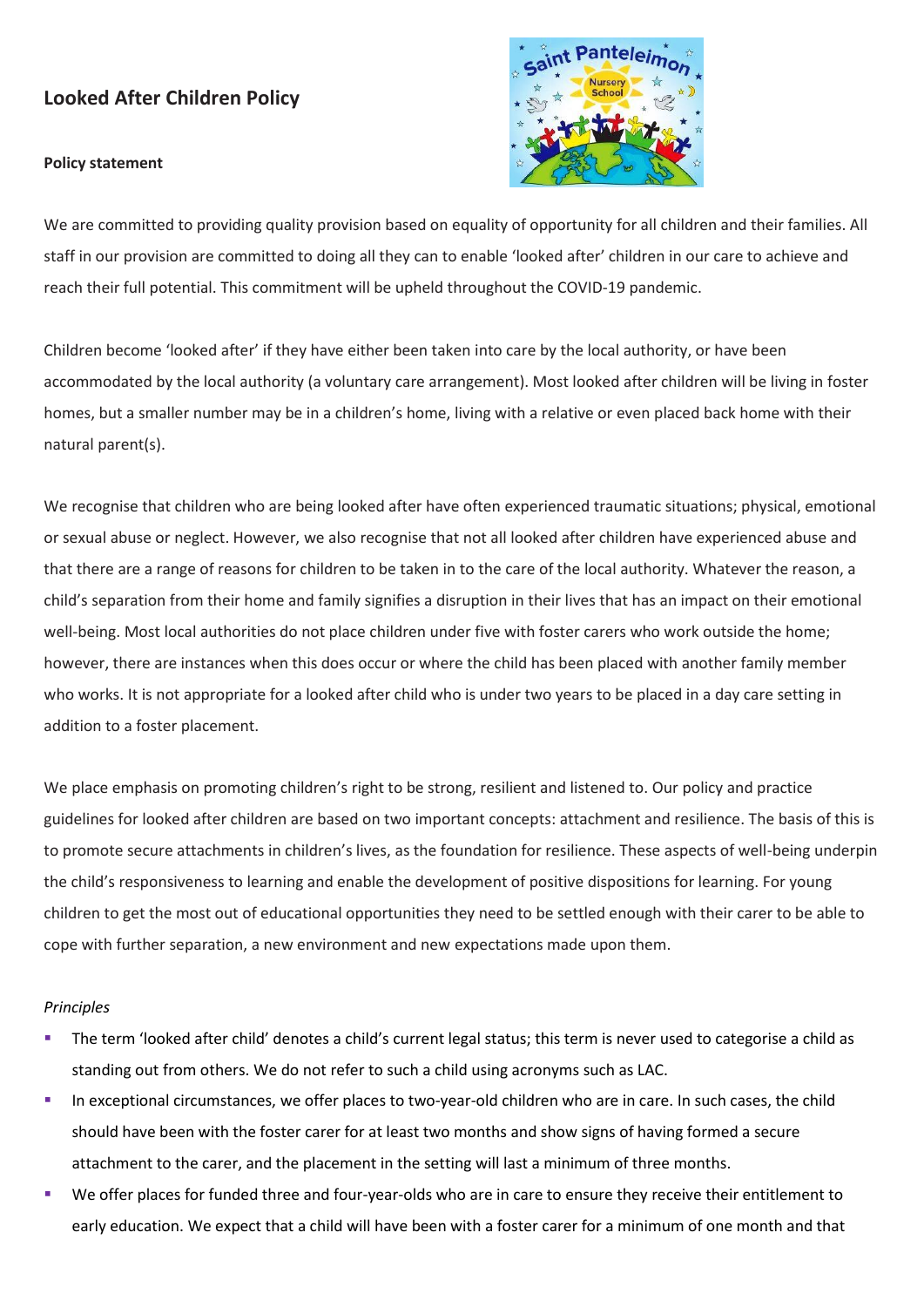they will have formed a secure attachment to the carer. We expect that the placement in the setting will last a minimum of six weeks.

- We will always offer 'stay and play' provision for a child who is two to five years old who is still settling with their foster carer, or who is only temporarily being looked after.
- Where a child who normally attends our setting is taken into care and is cared for by a local foster carer, we will always continue to offer the placement for the child.

## **Procedures**

- **•** The designated person for looked after children is the designated safeguarding lead.
- Every child is allocated a key person before they start and this is never different for a looked after child. The designated lead ensures the key person has the information, support and training necessary to meet the looked after child's needs.
- **The designated lead and the key person liaise with agencies, professionals and practitioners involved with the child** and his or her family and ensure that appropriate information is gained and shared.
- The setting recognises the role of the local authority children's social care department as the child's 'corporate parent' and the key agency in determining what takes place with the child. Nothing changes, especially with regard to the birth parent's or foster carer's role in relation to the setting, without prior discussion and agreement with the child's social worker.
- At the start of a placement there is a professional's meeting to determine the objectives of the placement and draw up a care plan that incorporates the child's learning needs. This plan is reviewed after two weeks, six weeks and three months. Thereafter at three to six monthly intervals.
- The care plan needs to consider issues for the child such as:
	- **-** their emotional needs and how they are to be met;
	- **-** how any emotional issues and problems that affect behaviour are to be managed;
	- **-** their sense of self, culture, language(s) and identity and how this is to be supported;
	- **-** their need for sociability and friendship;
	- **-** their interests and abilities and possible learning journey pathway; and
	- **-** how any special needs will be supported.
- In addition the care plan will also consider:
	- **-** how information will be shared with the foster carer and local authority (as the 'corporate parent') as well as what information is shared with whom and how it will be recorded and stored;
	- **-** what contact the child has with his/her birth parent(s) and what arrangements will be in place for supervised contact. If this is to be at the setting, when, where and what form the contact will take will be discussed and agreed;
	- **-** what written reporting is required;
	- **-** wherever possible, and where the plan is for the child to return home, the birth parent(s) should be involved in planning; and